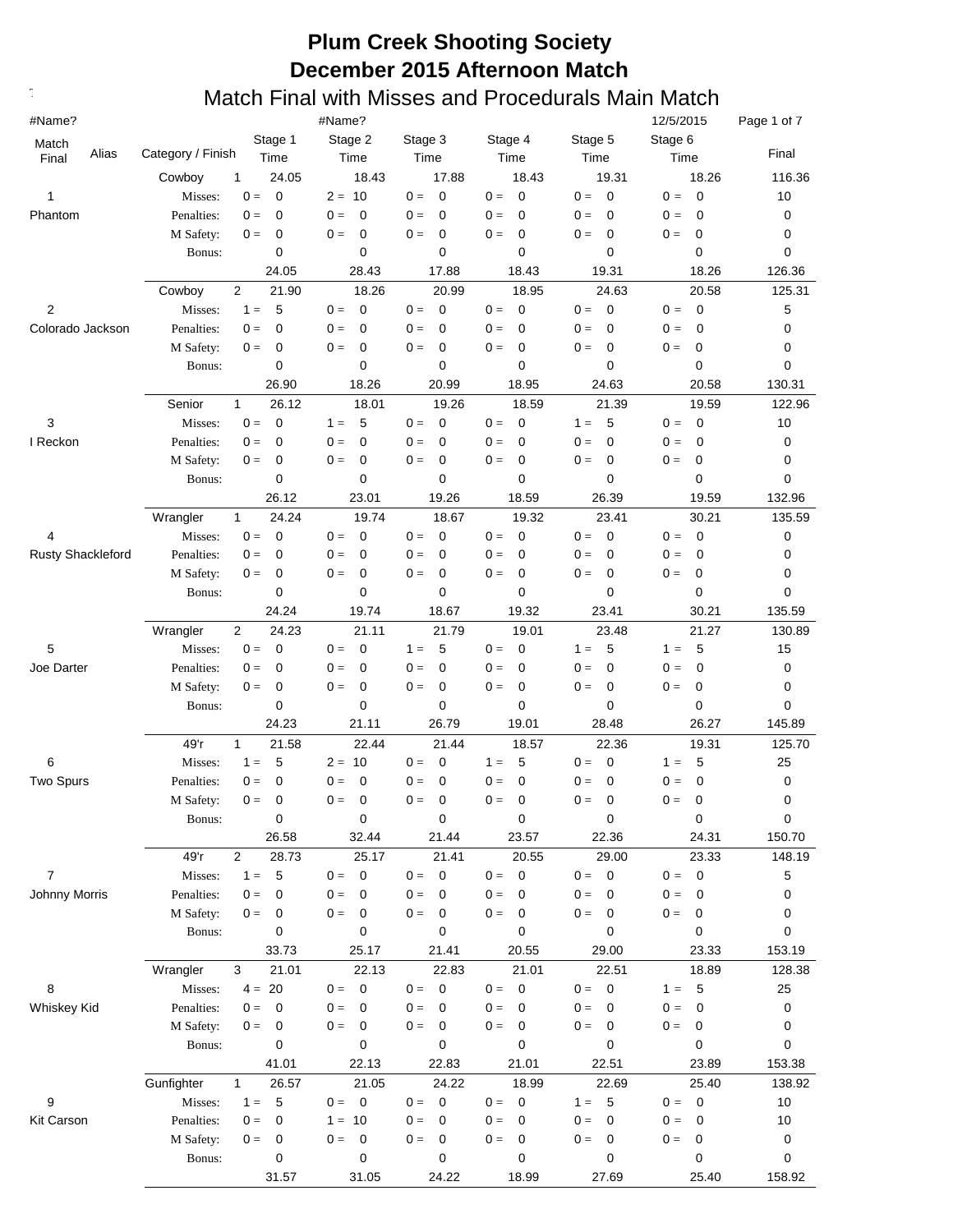| #Name?             |                   |                         | #Name?                            |                                  |                                  |                         | 12/5/2015                        | Page 2 of 7 |
|--------------------|-------------------|-------------------------|-----------------------------------|----------------------------------|----------------------------------|-------------------------|----------------------------------|-------------|
| Match              |                   | Stage 1                 | Stage 2                           | Stage 3                          | Stage 4                          | Stage 5                 | Stage 6                          |             |
| Alias<br>Final     | Category / Finish | Time                    | Time                              | Time                             | Time                             | Time                    | Time                             | Final       |
|                    | Wrangler          | 21.83<br>4              | 28.23                             | 17.23                            | 18.31                            | 22.97                   | 19.31                            | 127.88      |
| 10                 | Misses:           | $\mathbf 0$<br>$0 =$    | 5<br>$1 =$                        | 5<br>$1 =$                       | $0 =$<br>$\mathbf 0$             | $\overline{0}$<br>$0 =$ | $3 =$<br>15                      | 25          |
| You Bet            | Penalties:        | $\mathbf 0$<br>$0 =$    | $0 =$<br>0                        | $\mathbf 0$<br>$0 =$             | $0 =$<br>$\mathbf 0$             | $0 =$<br>0              | 0<br>$0 =$                       | 0           |
|                    | M Safety:         | 0<br>$0 =$              | $0 =$<br>0                        | $1 = 10$                         | $0 =$<br>0                       | 0<br>$0 =$              | 0<br>$0 =$                       | 10          |
|                    | Bonus:            | 0                       | 0                                 | 0                                | 0                                | 0                       | $\mathbf 0$                      | 0           |
|                    |                   | 21.83                   | 33.23                             | 32.23                            | 18.31                            | 22.97                   | 34.31                            | 162.88      |
|                    | Senior            | 2<br>25.52              | 23.17                             | 22.26                            | 22.54                            | 26.90                   | 24.78                            | 145.17      |
| 11                 | Misses:           | 5<br>$1 =$              | 5<br>$1 =$                        | $\mathbf{0} =$<br>$\mathbf 0$    | $\overline{0}$<br>$0 =$          | $\overline{0}$<br>$0 =$ | $2 =$<br>10                      | 20          |
| Dutch Van Horn     | Penalties:        | $\mathbf 0$<br>$0 =$    | $\mathbf 0$<br>$0 =$              | $0 =$<br>0                       | $\mathbf 0$<br>$0 =$             | $0 =$<br>$\mathbf 0$    | $0 =$<br>$\mathbf 0$             | 0           |
|                    | M Safety:         | 0<br>$0 =$              | 0<br>$0 =$                        | $\mathbf 0$<br>$0 =$             | $\mathbf 0$<br>$0 =$             | $\mathbf 0$<br>$0 =$    | 0<br>$0 =$                       | 0           |
|                    | Bonus:            | 0                       | 0                                 | 0                                | 0                                | 0                       | 0                                | 0           |
|                    |                   | 30.52                   | 28.17                             | 22.26                            | 22.54                            | 26.90                   | 34.78                            | 165.17      |
|                    | <b>B</b> Western  | $\mathbf{1}$<br>31.90   | 33.67                             | 23.66                            | 25.75                            | 30.04                   | 25.26                            | 170.28      |
| 12                 | Misses:           | $0 =$<br>0              | $0 =$<br>0                        | $0 =$<br>0                       | $\mathbf 0$<br>$0 =$             | $0 =$<br>$\mathbf 0$    | $0 =$<br>$\mathbf 0$             | 0           |
| Alamo Andy         | Penalties:        | 0<br>$0 =$              | $0 =$<br>0                        | $0 =$<br>0                       | $0 =$<br>0                       | $0 =$<br>$\mathbf 0$    | $0 =$<br>0                       | 0           |
|                    | M Safety:         | 0<br>$0 =$              | $0 =$<br>0                        | $0 =$<br>0                       | $0 =$<br>$\mathbf 0$             | $0 =$<br>$\mathbf 0$    | $0 =$<br>0                       | 0           |
|                    | Bonus:            | 0                       | 0                                 | 0                                | 0                                | 0                       | $\mathbf 0$                      | 0           |
|                    |                   | 31.90                   | 33.67                             | 23.66                            | 25.75                            | 30.04                   | 25.26                            | 170.28      |
|                    | Senior            | 3<br>23.11              | 43.23                             | 22.15                            | 21.58                            | 29.01                   | 24.90                            | 163.98      |
| 13                 | Misses:           | $0 =$<br>$\mathbf 0$    | $\mathbf 0$<br>$0 =$              | $\mathbf 0$<br>$0 =$             | $\mathbf 0$<br>$0 =$             | $0 =$<br>$\mathbf 0$    | $0 =$<br>$\mathbf 0$             | 0           |
| Kickshot           | Penalties:        | 0<br>$0 =$              | 10<br>$1 =$                       | $\mathbf 0$<br>$0 =$             | $\mathbf 0$<br>$0 =$             | $\mathbf 0$<br>$0 =$    | $0 =$<br>$\mathbf 0$             | 10          |
|                    | M Safety:         | 0<br>$0 =$              | $\mathbf 0$<br>$0 =$              | $\mathbf 0$<br>$0 =$             | $\mathbf 0$<br>$0 =$             | $\mathbf 0$<br>$0 =$    | $0 =$<br>0                       | 0           |
|                    | Bonus:            | 0                       | 0                                 | 0                                | 0                                | 0                       | $\mathbf 0$                      | 0           |
|                    |                   | 23.11                   | 53.23                             | 22.15                            | 21.58                            | 29.01                   | 24.90                            | 173.98      |
|                    | Elder Statesman   | $\mathbf{1}$<br>25.62   | 24.57                             | 24.94                            | 21.25                            | 29.15                   | 24.38                            | 149.91      |
| 14                 | Misses:           | $0 =$<br>0              | $2 =$<br>10                       | $0 =$<br>0                       | $2 =$<br>10                      | $1 =$<br>5              | $0 =$<br>0                       | 25          |
| Hopalong Herbert   | Penalties:        | 0<br>$0 =$              | $\mathbf 0$<br>$0 =$              | $0 =$<br>0                       | $0 =$<br>0                       | $\mathbf 0$<br>$0 =$    | 0<br>$0 =$                       | 0           |
|                    | M Safety:         | 0<br>$0 =$              | 0<br>$0 =$                        | $0 =$<br>0                       | $0 =$<br>$\mathbf 0$             | $0 =$<br>$\mathbf 0$    | $0 =$<br>0                       | 0           |
|                    | Bonus:            | 0                       | 0                                 | 0                                | 0                                | 0                       | $\mathbf 0$                      | 0           |
|                    |                   | 25.62                   | 34.57                             | 24.94                            | 31.25                            | 34.15                   | 24.38                            | 174.91      |
|                    | Silver Senior     | $\mathbf{1}$<br>32.14   | 25.65                             | 22.72                            | 21.74                            | 27.44                   | 25.48                            | 155.17      |
| 15                 | Misses:           | $\mathbf 0$<br>$0 =$    | 0<br>$0 =$                        | $0 =$<br>0                       | 5<br>$1 =$                       | $\mathbf 0$<br>$0 =$    | 5<br>$1 =$                       | 10          |
| <b>Wildcat Bob</b> | Penalties:        | 10<br>$1 =$             | $\mathbf 0$<br>$0 =$              | $\mathbf 0$<br>$0 =$             | $\mathbf 0$<br>$0 =$             | 0<br>$0 =$              | $\mathbf 0$<br>$0 =$             | 10          |
|                    | M Safety:         | $\mathbf 0$<br>$0 =$    | 0<br>$0 =$                        | 0<br>$0 =$                       | $0 =$<br>0                       | $\mathbf 0$<br>$0 =$    | $0 =$<br>0                       | $\mathbf 0$ |
|                    | Bonus:            | 0                       | 0                                 | 0                                | 0                                | 0                       | 0                                | $\pmb{0}$   |
|                    |                   | 42.14                   | 25.65                             | 22.72                            | 26.74                            | 27.44                   | 30.48                            | 175.17      |
|                    | Gunfighter        | $\overline{2}$<br>23.95 | 25.39                             | 22.97                            | 22.15                            | 29.88                   | 26.29                            | 150.63      |
| 16                 | Misses:           | $0 =$<br>$\overline{0}$ | $\overline{\phantom{0}}$<br>$0 =$ | 5<br>$1 =$                       | $\overline{\mathbf{0}}$<br>$0 =$ | $0 = 0$                 | $2 = 10$                         | 15          |
| Kettleman          | Penalties:        | $0 =$<br>0              | $0 =$<br>0                        | $0 =$<br>$\mathbf 0$             | $0 =$<br>$\mathbf 0$             | $0 =$<br>$\mathbf 0$    | 10<br>$1 =$                      | 10          |
|                    | M Safety:         | 0<br>$0 =$              | $0 =$<br>0                        | $0 =$<br>0                       | $0 =$<br>$\mathbf 0$             | $0 =$<br>$\mathbf 0$    | $0 =$<br>0                       | 0           |
|                    | Bonus:            | 0                       | 0                                 | 0                                | 0                                | 0                       | 0                                | 0           |
|                    |                   | 23.95                   | 25.39                             | 27.97                            | 22.15                            | 29.88                   | 46.29                            | 175.63      |
|                    | 49'r              | 3<br>28.25              | 27.12                             | 25.55                            | 25.27                            | 29.36                   | 27.99                            | 163.54      |
| 17                 | Misses:           | 5<br>$1 =$              | $\mathbf 0$<br>$0 =$              | $\overline{\mathbf{0}}$<br>$0 =$ | $\overline{\mathbf{0}}$<br>$0 =$ | $0 = 0$                 | $\overline{\mathbf{0}}$<br>$0 =$ | 5           |
| P.T.               | Penalties:        | $0 =$<br>0              | $0 =$<br>0                        | $0 =$<br>0                       | $0 =$<br>0                       | $1 = 10$                | $0 =$<br>0                       | 10          |
|                    | M Safety:         | $0 =$<br>0              | 0<br>$0 =$                        | $0 =$<br>0                       | $0 =$<br>0                       | $\mathbf 0$<br>$0 =$    | $0 =$<br>0                       | 0           |
|                    | Bonus:            | 0                       | 0                                 | 0                                | 0                                | 0                       | 0                                | 0           |
|                    |                   | 33.25                   | 27.12                             | 25.55                            | 25.27                            | 39.36                   | 27.99                            | 178.54      |
|                    | 49'r              | 4<br>30.79              | 21.68                             | 28.09                            | 21.24                            | 36.80                   | 25.88                            | 164.48      |
| 18                 | Misses:           | 0<br>$0 =$              | $\overline{\mathbf{0}}$<br>$0 =$  | $0 =$<br>$\overline{\mathbf{0}}$ | $\overline{\mathbf{0}}$<br>$0 =$ | $2 = 10$                | 5<br>$1 =$                       | 15          |
| Dodge City Mike    | Penalties:        | $0 =$<br>0              | $0 =$<br>0                        | $0 =$<br>0                       | $0 =$<br>0                       | $0 =$<br>0              | $0 =$<br>0                       | 0           |
|                    | M Safety:         | $0 =$<br>0<br>0         | 0<br>$0 =$<br>0                   | 0<br>$0 =$<br>0                  | 0<br>$0 =$<br>0                  | 0<br>$0 =$<br>0         | $0 =$<br>0<br>0                  | 0           |
|                    | Bonus:            | 30.79                   | 21.68                             | 28.09                            | 21.24                            | 46.80                   | 30.88                            | 0<br>179.48 |
|                    |                   |                         |                                   |                                  |                                  |                         |                                  |             |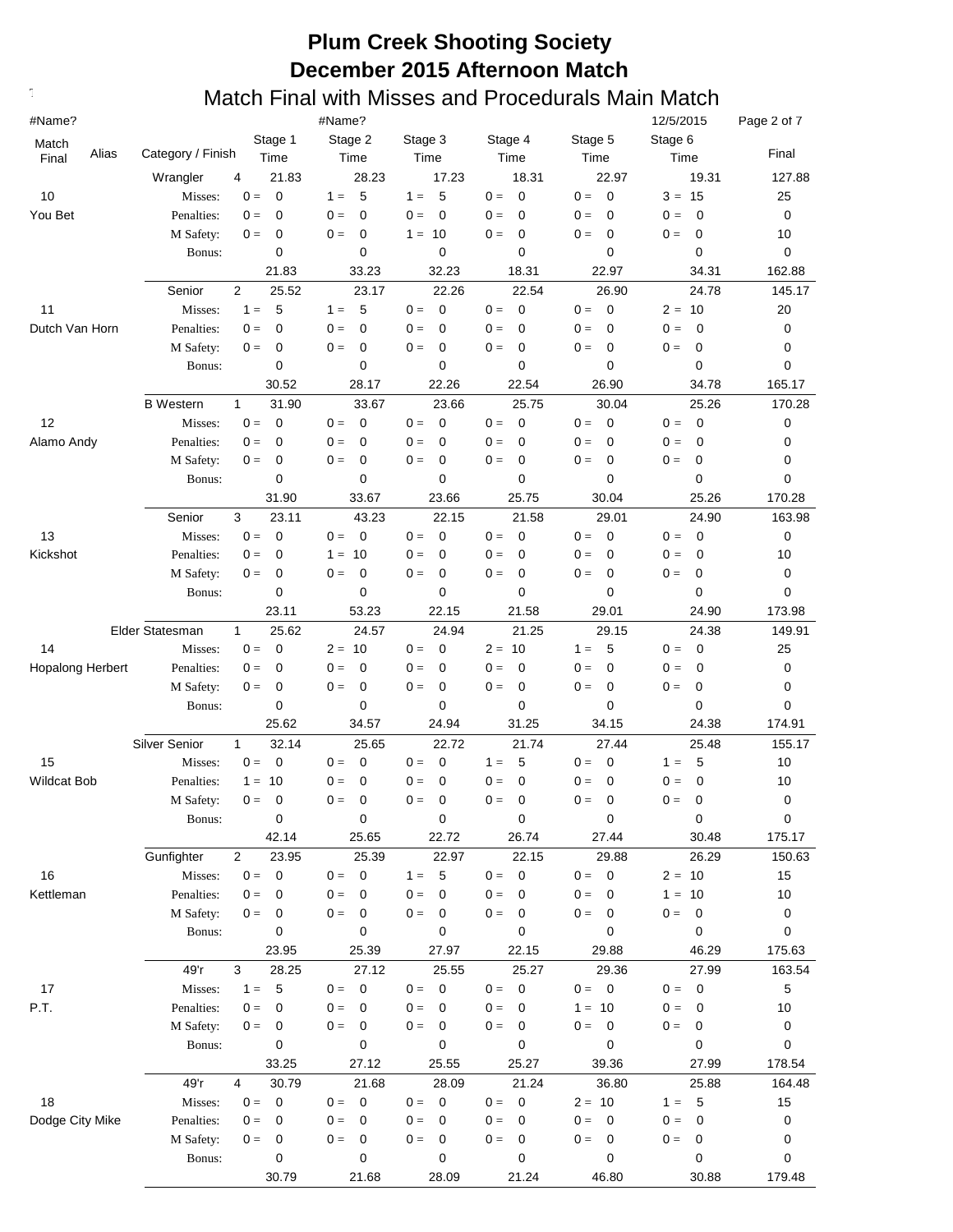| #Name?                  |                              |                         | #Name?                            |                      |                                  |                         | 12/5/2015                         | Page 3 of 7 |
|-------------------------|------------------------------|-------------------------|-----------------------------------|----------------------|----------------------------------|-------------------------|-----------------------------------|-------------|
| Match<br>Alias<br>Final | Category / Finish            | Stage 1<br>Time         | Stage 2<br>Time                   | Stage 3<br>Time      | Stage 4<br>Time                  | Stage 5<br>Time         | Stage 6<br>Time                   | Final       |
|                         | Ladies 49'r                  | 29.80<br>1              | 37.12                             | 24.18                | 22.96                            | 30.00                   | 23.88                             | 167.94      |
| 19                      | Misses:                      | $\mathbf 0$<br>$0 =$    | 5<br>$1 =$                        | $0 =$<br>$\mathbf 0$ | 5<br>$1 =$                       | $\overline{0}$<br>$0 =$ | 5<br>$1 =$                        | 15          |
| Six Goin' South         | Penalties:                   | $\mathbf 0$<br>$0 =$    | $\mathbf 0$<br>$0 =$              | $0 =$<br>0           | $\mathbf 0$<br>$0 =$             | $0 =$<br>0              | $\mathbf 0$<br>$0 =$              | 0           |
|                         | M Safety:                    | $\mathbf 0$<br>$0 =$    | $\mathbf 0$<br>$0 =$              | $0 =$<br>0           | $\mathbf 0$<br>$0 =$             | $0 =$<br>0              | $0 =$<br>$\mathbf 0$              | 0           |
|                         | Bonus:                       | 0                       | 0                                 | 0                    | $\mathbf 0$                      | 0                       | 0                                 | 0           |
|                         |                              | 29.80                   | 42.12                             | 24.18                | 27.96                            | 30.00                   | 28.88                             | 182.94      |
|                         | Wrangler                     | 5<br>33.76              | 27.57                             | 24.91                | 21.87                            | 26.46                   | 25.25                             | 159.82      |
| 20                      | Misses:                      | $1 =$<br>5              | 20<br>$4 =$                       | $0 =$<br>0           | $\overline{0}$<br>$0 =$          | $0 =$<br>$\mathbf 0$    | $1 =$<br>-5                       | 30          |
| Shotgun Jim             | Penalties:                   | 0<br>$0 =$              | $\mathbf 0$<br>$0 =$              | $0 =$<br>0           | 0<br>$0 =$                       | $0 =$<br>0              | $\mathbf 0$<br>$0 =$              | 0           |
|                         | M Safety:                    | 0<br>$0 =$              | 0<br>$0 =$                        | $0 =$<br>0           | $0 =$<br>$\mathbf 0$             | $0 =$<br>0              | $\mathbf 0$<br>$0 =$              | 0           |
|                         | Bonus:                       | 0                       | 0                                 | 0                    | $\mathbf 0$                      | 0                       | 0                                 | 0           |
|                         |                              | 38.76                   | 47.57                             | 24.91                | 21.87                            | 26.46                   | 30.25                             | 189.82      |
|                         | <b>B</b> Western             | $\overline{2}$<br>26.52 | 24.21                             | 25.39                | 28.04                            | 32.10                   | 20.26                             | 156.52      |
| 21                      | Misses:                      | $3 =$<br>15             | $2 =$<br>10                       | $0 =$<br>0           | 5<br>$1 =$                       | 5<br>$1 =$              | $0 =$<br>$\mathbf 0$              | 35          |
| Letsdoit                | Penalties:                   | 0<br>$0 =$              | 0<br>$0 =$                        | $0 =$<br>0           | $\mathbf 0$<br>$0 =$             | $\mathbf 0$<br>$0 =$    | $0 =$<br>$\mathbf 0$              | 0           |
|                         | M Safety:                    | 0<br>$0 =$              | 0<br>$0 =$                        | $0 =$<br>0           | $0 =$<br>$\mathbf 0$             | $0 =$<br>0              | $0 =$<br>0                        | 0           |
|                         | Bonus:                       | 0                       | 0                                 | 0                    | $\mathbf 0$                      | 0                       | 0                                 | 0           |
|                         |                              | 41.52                   | 34.21                             | 25.39                | 33.04                            | 37.10                   | 20.26                             | 191.52      |
|                         | Cowboy                       | 3<br>26.77              | 28.75                             | 25.24                | 21.73                            | 37.81                   | 26.80                             | 167.10      |
| 22                      | Misses:                      | $0 =$<br>$\mathbf 0$    | $2 =$<br>10                       | $\mathbf 0$<br>$0 =$ | 5<br>$1 =$                       | $0 =$<br>$\mathbf 0$    | $2 =$<br>10                       | 25          |
| Flaco Jimenez           | Penalties:                   | 0<br>$0 =$              | $0 =$<br>0                        | $0 =$<br>0           | $\mathbf 0$<br>$0 =$             | $\mathbf 0$<br>$0 =$    | $0 =$<br>0                        | 0           |
|                         | M Safety:                    | 0<br>$0 =$              | $0 =$<br>0                        | $\mathbf 0$<br>$0 =$ | $0 =$<br>$\mathbf 0$             | $\mathbf 0$<br>$0 =$    | $0 =$<br>0                        | 0           |
|                         | Bonus:                       | 0                       | 0                                 | 0                    | $\mathbf 0$                      | 0                       | $\mathbf 0$                       | 0           |
|                         |                              | 26.77                   | 38.75                             | 25.24                | 26.73                            | 37.81                   | 36.80                             | 192.10      |
|                         | <b>Silver Senior Duelist</b> | $\mathbf{1}$<br>31.15   | 28.01                             | 31.53                | 29.43                            | 33.47                   | 30.79                             | 184.38      |
| 23                      | Misses:                      | $\mathbf 0$<br>$0 =$    | $0 =$<br>0                        | 5<br>$1 =$           | $\mathbf 0$<br>$0 =$             | $2 = 10$                | $0 =$<br>$\mathbf 0$              | 15          |
| Bandera Kid             | Penalties:                   | 0<br>$0 =$              | $\mathbf 0$<br>$0 =$              | $\mathbf 0$<br>$0 =$ | $\mathbf 0$<br>$0 =$             | $0 =$<br>0              | 0<br>$0 =$                        | 0           |
|                         | M Safety:                    | 0<br>$0 =$              | $0 =$<br>0                        | $0 =$<br>0           | $0 =$<br>$\mathbf 0$             | 0<br>$0 =$              | $0 =$<br>0                        | 0           |
|                         | Bonus:                       | 0                       | 0                                 | 0                    | $\mathbf 0$                      | 0                       | 0                                 | 0           |
|                         |                              | 31.15                   | 28.01                             | 36.53                | 29.43                            | 43.47                   | 30.79                             | 199.38      |
|                         | Ladies 49'r                  | $\overline{2}$<br>29.68 | 29.56                             | 27.21                | 30.90                            | 41.25                   | 33.95                             | 192.55      |
| 24                      | Misses:                      | 5<br>$1 =$              | $0 =$<br>0                        | $0 =$<br>0           | $0 =$<br>0                       | $0 =$<br>0              | 5<br>$1 =$                        | 10          |
| Sunny Spurs             | Penalties:                   | $\mathbf 0$<br>$0 =$    | $\mathbf 0$<br>$0 =$              | $\mathbf 0$<br>$0 =$ | $\mathbf 0$<br>$0 =$             | $\mathbf 0$<br>$0 =$    | 0<br>$0 =$                        | 0           |
|                         | M Safety:                    | 0<br>$0 =$              | 0<br>$0 =$                        | $\mathbf 0$<br>$0 =$ | $0 =$<br>$\mathbf 0$             | 0<br>$0 =$              | $0 =$<br>0                        | 0           |
|                         | Bonus:                       | 0                       | 0                                 | 0                    | 0                                | 0                       | 0                                 | $\mathbf 0$ |
|                         |                              | 34.68                   | 29.56                             | 27.21                | 30.90                            | 41.25                   | 38.95                             | 202.55      |
|                         | <b>Duelist</b>               | 33.66<br>$\mathbf{1}$   | 35.27                             | 28.89                | 31.11                            | 39.18                   | 31.96                             | 200.07      |
| 25                      | Misses:                      | $\mathbf 0$<br>$0 =$    | $\overline{\mathbf{0}}$<br>$0 =$  | $0 = 0$              | $\overline{\mathbf{0}}$<br>$0 =$ | $0 = 0$                 | 5<br>$1 =$                        | 5           |
| Circuit Judge           | Penalties:                   | $0 =$<br>0              | $0 =$<br>0                        | $0 =$<br>0           | $0 =$<br>$\mathbf 0$             | $0 =$<br>$\mathbf 0$    | $0 =$<br>0                        | 0           |
|                         | M Safety:                    | $0 =$<br>0              | $0 =$<br>0                        | $0 =$<br>0           | $0 =$<br>$\mathbf 0$             | $\mathbf 0$<br>$0 =$    | $0 =$<br>0                        | 0           |
|                         | Bonus:                       | 0                       | 0                                 | 0                    | 0                                | 0                       | 0                                 | 0           |
|                         |                              | 33.66                   | 35.27                             | 28.89                | 31.11                            | 39.18                   | 36.96                             | 205.07      |
|                         | <b>Duelist</b>               | $\overline{2}$<br>35.44 | 30.50                             | 33.58                | 30.41                            | 35.99                   | 29.80                             | 195.72      |
| 26                      | Misses:                      | 5<br>$1 =$              | $\overline{\mathbf{0}}$<br>$0 =$  | $0 = 0$              | $\overline{\mathbf{0}}$<br>$0 =$ | $0 = 0$                 | 5<br>$1 =$                        | 10          |
| Doc O'Bay               | Penalties:                   | 0<br>$0 =$              | $0 =$<br>0                        | $0 =$<br>0           | $\mathbf{0} =$<br>$\mathbf 0$    | $0 =$<br>$\mathbf 0$    | $0 =$<br>0                        | 0           |
|                         | M Safety:                    | 0<br>$0 =$              | $0 =$<br>0                        | $0 =$<br>0           | $0 =$<br>0                       | $\mathbf 0$<br>$0 =$    | $0 =$<br>0                        | 0           |
|                         | Bonus:                       | 0                       | 0                                 | 0                    | 0                                | 0                       | 0                                 | 0           |
|                         |                              | 40.44                   | 30.50                             | 33.58                | 30.41                            | 35.99                   | 34.80                             | 205.72      |
|                         | 49'r                         | 38.64<br>5              | 40.99                             | 32.95                | 32.63                            | 38.68                   | 38.50                             | 222.39      |
| 27                      | Misses:                      | $0 =$<br>$\mathbf 0$    | $\overline{\phantom{0}}$<br>$0 =$ | $0 = 0$              | $0 = 0$                          | $0 = 0$                 | $\overline{\phantom{0}}$<br>$0 =$ | 0           |
| Chili Petin             | Penalties:                   | $0 =$<br>0              | $1 =$<br>10                       | $0 =$<br>0           | $0 =$<br>0                       | $0 =$<br>0              | $0 =$<br>0                        | 10          |
|                         | M Safety:                    | $0 =$<br>0              | $0 =$<br>0                        | $\mathbf{0} =$<br>0  | $\mathbf 0$<br>$0 =$             | 0<br>$0 =$              | $0 =$<br>0                        | 0           |
|                         | Bonus:                       | 0                       | 0                                 | 0                    | 0                                | 0                       | 0                                 | 0           |
|                         |                              | 38.64                   | 50.99                             | 32.95                | 32.63                            | 38.68                   | 38.50                             | 232.39      |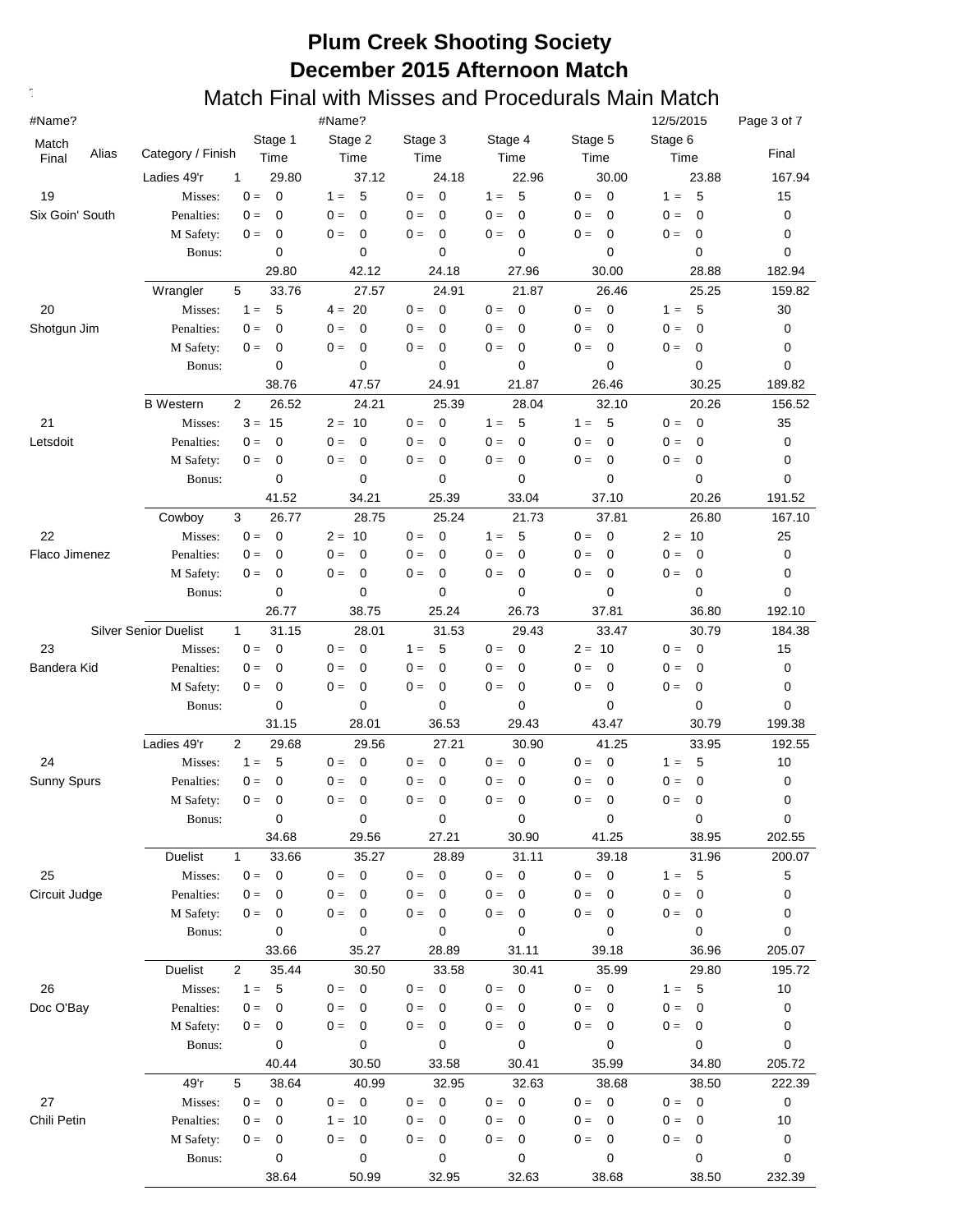| #Name?                            |                      |                         | #Name?               |                      |                               |                                   | 12/5/2015                     | Page 4 of 7 |
|-----------------------------------|----------------------|-------------------------|----------------------|----------------------|-------------------------------|-----------------------------------|-------------------------------|-------------|
| Match                             |                      | Stage 1                 | Stage 2              | Stage 3              | Stage 4                       | Stage 5                           | Stage 6                       |             |
| Alias<br>Final                    | Category / Finish    | Time                    | Time                 | Time                 | Time                          | Time                              | Time                          | Final       |
|                                   | 49'r                 | 25.65<br>6              | 22.80                | 26.40                | 22.04                         | 34.97                             | 36.89                         | 168.75      |
| 28                                | Misses:              | $\mathbf 0$<br>$0 =$    | $\mathbf 0$<br>$0 =$ | $0 =$<br>$\mathbf 0$ | $\overline{0}$<br>$0 =$       | $7 = 35$                          | $2 = 10$                      | 45          |
| <b>Pedernales Drifter</b>         | Penalties:           | $\mathbf 0$<br>$0 =$    | $\mathbf 0$<br>$0 =$ | 10<br>$1 =$          | $0 =$<br>$\mathbf 0$          | $\mathbf 0$<br>$0 =$              | 10<br>$1 =$                   | 20          |
|                                   | M Safety:            | $\mathbf 0$<br>$0 =$    | $\mathbf 0$<br>$0 =$ | $\mathbf 0$<br>$0 =$ | $\mathbf 0$<br>$0 =$          | $\mathbf 0$<br>$0 =$              | $0 =$<br>0                    | 0           |
|                                   | Bonus:               | 0                       | 0                    | 0                    | 0                             | 0                                 | 0                             | 0           |
|                                   |                      | 25.65                   | 22.80                | 36.40                | 22.04                         | 69.97                             | 56.89                         | 233.75      |
|                                   | Cowboy               | 36.33<br>4              | 34.27                | 36.72                | 29.75                         | 41.08                             | 28.98                         | 207.13      |
| 29                                | Misses:              | $0 =$<br>0              | $2 = 10$             | 5<br>$1 =$           | $\mathbf 0$<br>$0 =$          | 5<br>$1 =$                        | $2 = 10$                      | 30          |
| Lobo Muerto                       | Penalties:           | 0<br>$0 =$              | $0 =$<br>$\mathbf 0$ | $\mathbf 0$<br>$0 =$ | $0 =$<br>$\mathbf 0$          | $\mathbf 0$<br>$0 =$              | $\mathbf 0$<br>$0 =$          | 0           |
|                                   | M Safety:            | 0<br>$0 =$              | 0<br>$0 =$<br>0      | $0 =$<br>0           | $0 =$<br>$\mathbf 0$          | $\mathbf 0$<br>$0 =$<br>0         | $0 =$<br>0                    | 0           |
|                                   | Bonus:               | 0<br>36.33              | 44.27                | 0<br>41.72           | 0<br>29.75                    | 46.08                             | 0<br>38.98                    | 0<br>237.13 |
|                                   | 49'r                 | $\overline{7}$<br>34.48 | 31.64                | 40.78                |                               | 33.90                             |                               | 203.70      |
| 30                                | Misses:              | $0 =$<br>0              | $4 = 20$             | 5<br>$1 =$           | 28.23<br>$\mathbf 0$<br>$0 =$ | $2 = 10$                          | 34.67<br>$0 =$<br>$\mathbf 0$ | 35          |
| Manchaca Kid                      | Penalties:           | 0<br>$0 =$              | 0<br>$0 =$           | $\mathbf 0$<br>$0 =$ | $\mathbf 0$<br>$0 =$          | $0 =$<br>$\mathbf 0$              | $0 =$<br>0                    | 0           |
|                                   | M Safety:            | 0<br>$0 =$              | 0<br>$0 =$           | $\mathbf 0$<br>$0 =$ | $0 =$<br>$\mathbf 0$          | 0<br>$0 =$                        | 0<br>$0 =$                    | 0           |
|                                   | Bonus:               | 0                       | 0                    | 0                    | 0                             | 0                                 | 0                             | 0           |
|                                   |                      | 34.48                   | 51.64                | 45.78                | 28.23                         | 43.90                             | 34.67                         | 238.70      |
|                                   | <b>Silver Senior</b> | $\overline{2}$<br>35.06 | 26.87                | 31.86                | 29.40                         | 34.36                             | 41.21                         | 198.76      |
| 31                                | Misses:              | $0 =$<br>0              | $0 =$<br>0           | $0 =$<br>0           | $0 =$<br>0                    | $\mathbf 0$<br>$0 =$              | $3 = 15$                      | 15          |
| Lucky Nickel                      | Penalties:           | 10<br>$1 =$             | $0 =$<br>0           | $0 =$<br>0           | $0 =$<br>0                    | $0 =$<br>$\mathbf 0$              | 10<br>$1 =$                   | 20          |
|                                   | M Safety:            | 0<br>$0 =$              | $0 =$<br>0           | $\mathbf 0$<br>$0 =$ | $0 =$<br>0                    | $1 = 10$                          | 0<br>$0 =$                    | 10          |
|                                   | Bonus:               | 0                       | 0                    | 0                    | 0                             | 0                                 | 0                             | 0           |
|                                   |                      | 45.06                   | 26.87                | 31.86                | 29.40                         | 44.36                             | 66.21                         | 243.76      |
|                                   | <b>B</b> Western     | 3<br>29.06              | 29.75                | 26.11                | 23.19                         | 28.81                             | 28.78                         | 165.70      |
| 32                                | Misses:              | 5<br>$1 =$              | $5 =$<br>25          | $\mathbf 0$<br>$0 =$ | 5<br>$1 =$                    | $2 = 10$                          | 5<br>$1 =$                    | 50          |
| Lightning McQueen                 | Penalties:           | 10<br>$1 =$             | 10<br>$1 =$          | $\mathbf 0$<br>$0 =$ | $\mathbf 0$<br>$0 =$          | $0 =$<br>0                        | 10<br>$1 =$                   | 30          |
|                                   | M Safety:            | 0<br>$0 =$              | $0 =$<br>0           | $\mathbf 0$<br>$0 =$ | $\mathbf 0$<br>$0 =$          | $0 =$<br>$\mathbf 0$              | $0 =$<br>0                    | 0           |
|                                   | Bonus:               | 0                       | 0                    | 0                    | 0                             | 0                                 | $\mathbf 0$                   | 0           |
|                                   |                      | 44.06                   | 64.75                | 26.11                | 28.19                         | 38.81                             | 43.78                         | 245.70      |
|                                   | Elder Statesman      | $\overline{2}$<br>39.62 | 33.02                | 33.15                | 32.10                         | 42.48                             | 43.00                         | 223.37      |
| 33                                | Misses:              | $0 =$<br>0              | 0<br>$0 =$           | $0 =$<br>0           | $0 =$<br>$\mathbf 0$          | 0<br>$0 =$                        | $3 =$<br>15                   | 15          |
| River Ben                         | Penalties:           | $0 =$<br>0              | 0<br>$0 =$           | $0 =$<br>0           | $0 =$<br>$\mathbf 0$          | $0 =$<br>0                        | 10<br>$1 =$                   | 10          |
|                                   | M Safety:            | 0<br>$0 =$              | $0 =$<br>$\mathbf 0$ | $0 =$<br>0           | $0 =$<br>$\mathbf 0$          | $0 =$<br>$\mathbf 0$              | $0 =$<br>$\mathbf 0$          | 0           |
|                                   | Bonus:               | 0                       | 0                    | 0                    | $\pmb{0}$                     | 0                                 | $\mathbf 0$                   | 0           |
|                                   |                      | 39.62                   | 33.02                | 33.15                | 32.10                         | 42.48                             | 68.00                         | 248.37      |
|                                   | Ladies 49'r          | 3<br>53.98              | 29.64                | 32.95                | 32.73                         | 39.30                             | 39.07                         | 227.67      |
| 34                                | Misses:              | 15<br>$3 =$             | $\mathbf 0$<br>$0 =$ | $0 =$<br>$\mathbf 0$ | $\mathbf 0$<br>$0 =$          | $2 = 10$                          | $\mathbf 0$<br>$0 =$          | 25          |
| Bellekaye                         | Penalties:           | $0 =$<br>0              | $0 =$<br>0           | $0 =$<br>0           | $0 =$<br>0                    | $0 =$<br>$\mathbf 0$              | $0 =$<br>0                    | 0           |
|                                   | M Safety:<br>Bonus:  | $0 =$<br>0<br>0         | 0<br>$0 =$<br>0      | 0<br>$0 =$<br>0      | $0 =$<br>0<br>0               | $\mathbf 0$<br>$0 =$<br>0         | $0 =$<br>0<br>0               | 0           |
|                                   |                      | 68.98                   | 29.64                | 32.95                | 32.73                         | 49.30                             | 39.07                         | 0<br>252.67 |
|                                   | Elder Statesman      | 49.93<br>3              | 40.67                | 38.79                | 39.24                         | 45.95                             | 36.15                         | 250.73      |
| 35                                | Misses:              | $0 =$<br>0              | $\mathbf 0$<br>$0 =$ | $\mathbf 0$<br>$0 =$ | -5<br>$1 =$                   | $0 = 0$                           | 5<br>$1 =$                    | 10          |
| <b>Texas Trinity Kid</b>          | Penalties:           | $0 =$<br>0              | $0 =$<br>0           | $0 =$<br>0           | $0 =$<br>$\mathbf 0$          | $0 =$<br>$\mathbf 0$              | $0 =$<br>0                    | 0           |
|                                   | M Safety:            | 0<br>$0 =$              | $0 =$<br>0           | 0<br>$0 =$           | $0 =$<br>$\mathbf 0$          | $0 =$<br>0                        | $0 =$<br>$\mathbf 0$          | 0           |
|                                   | Bonus:               | 0                       | 0                    | 0                    | 0                             | 0                                 | 0                             | 0           |
|                                   |                      | 49.93                   | 40.67                | 38.79                | 44.24                         | 45.95                             | 41.15                         | 260.73      |
| <b>Frontier Cartridge Duelist</b> |                      | 29.90<br>$\mathbf{1}$   | 41.39                | 35.42                | 30.17                         | 38.34                             | 37.77                         | 212.99      |
| 36                                | Misses:              | 0<br>$0 =$              | $2 = 10$             | 0<br>$0 =$           | - 5<br>$1 =$                  | $\overline{\phantom{0}}$<br>$0 =$ | $3 = 15$                      | 30          |
| Mad Dog McCoy                     | Penalties:           | $0 =$<br>0              | $0 =$<br>0           | $0 =$<br>0           | $1 =$<br>-10                  | $0 =$<br>0                        | $1 =$<br>10                   | 20          |
|                                   | M Safety:            | $0 =$<br>0              | $0 =$<br>0           | 0<br>$0 =$           | $1 = 10$                      | $\mathbf 0$<br>$0 =$              | $\mathbf 0$<br>$0 =$          | 10          |
|                                   | Bonus:               | 0                       | 0                    | 0                    | $\mathbf 0$                   | 0                                 | 0                             | 0           |
|                                   |                      | 29.90                   | 51.39                | 35.42                | 55.17                         | 38.34                             | 62.77                         | 272.99      |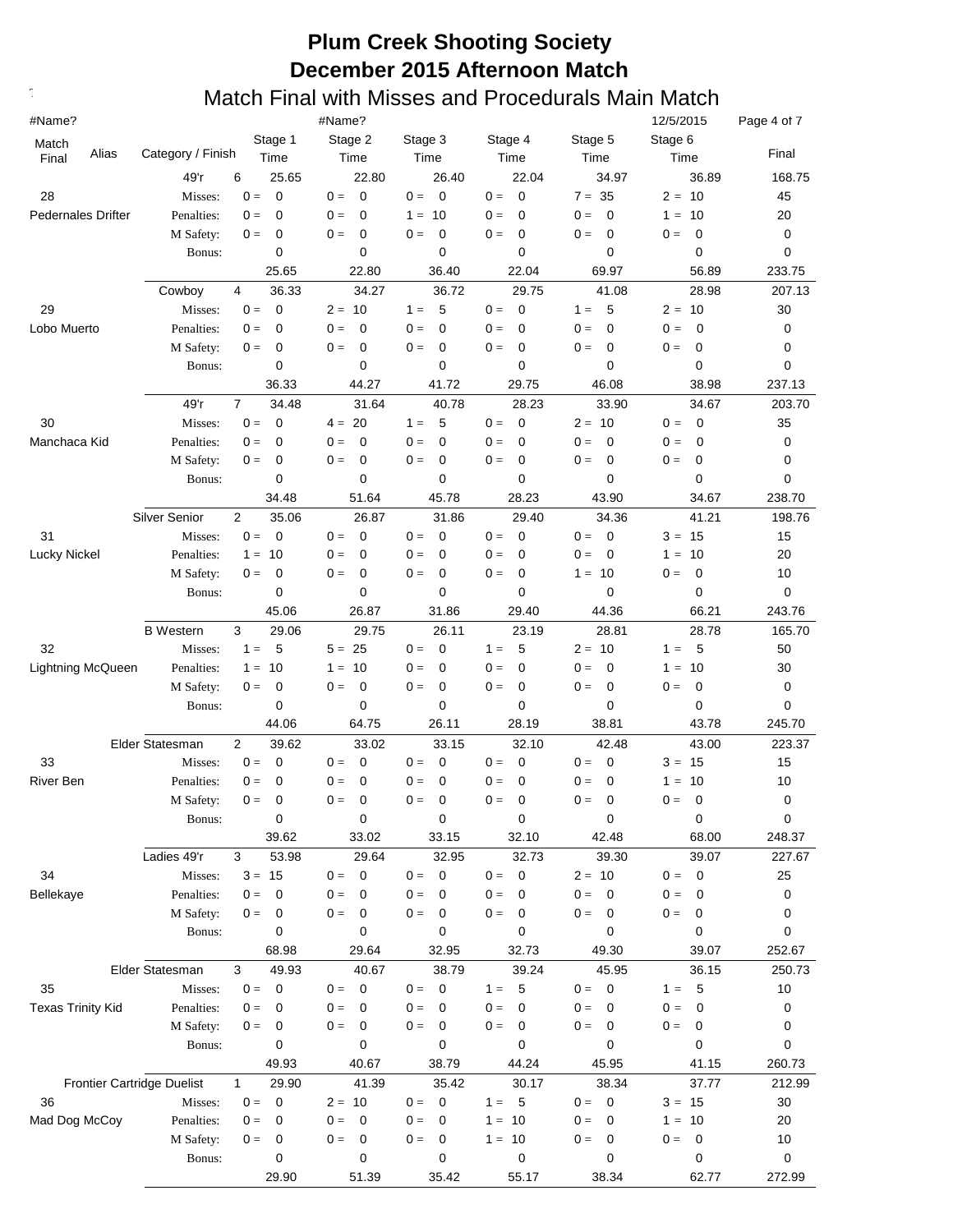| #Name?                   |                                   |                         | #Name?                           |                      |                                  |                                   | 12/5/2015               | Page 5 of 7 |
|--------------------------|-----------------------------------|-------------------------|----------------------------------|----------------------|----------------------------------|-----------------------------------|-------------------------|-------------|
| Match                    |                                   | Stage 1                 | Stage 2                          | Stage 3              | Stage 4                          | Stage 5                           | Stage 6                 |             |
| Alias<br>Final           | Category / Finish                 | Time                    | Time                             | Time                 | Time                             | Time                              | Time                    | Final       |
|                          | Cowboy                            | 5<br>29.93              | 47.30                            | 32.05                | 26.52                            | 39.33                             | 40.39                   | 215.52      |
| 37                       | Misses:                           | 5<br>$1 =$              | 5<br>$1 =$                       | 5<br>$1 =$           | $0 =$<br>$\mathbf 0$             | $0 =$<br>$\mathbf 0$              | $5 = 25$                | 40          |
| <b>Buckeye Slim</b>      | Penalties:                        | 0<br>$0 =$              | $0 =$<br>0                       | $0 =$<br>$\mathbf 0$ | $0 =$<br>$\mathbf 0$             | $0 =$<br>$\mathbf 0$              | $1 =$<br>10             | 10          |
|                          | M Safety:                         | 0<br>$0 =$              | 0<br>$0 =$                       | $0 =$<br>0           | $0 =$<br>$\mathbf 0$             | 0<br>$0 =$                        | 10<br>$1 =$             | 10          |
|                          | Bonus:                            | 0                       | 0                                | 0                    | 0                                | 0                                 | $\mathbf 0$             | 0           |
|                          |                                   | 34.93                   | 52.30                            | 37.05                | 26.52                            | 39.33                             | 85.39                   | 275.52      |
|                          | Senior                            | 4<br>37.81              | 42.33                            | 32.63                | 36.37                            | 46.52                             | 45.82                   | 241.48      |
| 38                       | Misses:                           | $2 =$<br>10             | $3 = 15$                         | $\mathbf 0$<br>$0 =$ | $\overline{0}$<br>$0 =$          | $0 =$<br>$\mathbf 0$              | 5<br>$1 =$              | 30          |
| Six Wire                 | Penalties:                        | 0<br>$0 =$              | $1 =$<br>10                      | $0 =$<br>0           | $0 =$<br>$\mathbf 0$             | $0 =$<br>0                        | 0<br>$0 =$              | 10          |
|                          | M Safety:                         | 0<br>$0 =$              | 0<br>$0 =$                       | $\mathbf 0$<br>$0 =$ | $\mathbf 0$<br>$0 =$             | 0<br>$0 =$                        | $0 =$<br>0              | 0           |
|                          | Bonus:                            | 0                       | 0                                | 0                    | 0                                | 0                                 | $\mathbf 0$             | 0           |
|                          |                                   | 47.81                   | 67.33                            | 32.63                | 36.37                            | 46.52                             | 50.82                   | 281.48      |
|                          | <b>Frontier Cartridge Duelist</b> | $\overline{2}$<br>54.94 | 41.51                            | 43.68                | 40.57                            | 48.58                             | 52.35                   | 281.63      |
| 39                       | Misses:                           | $0 =$<br>0              | $0 =$<br>0                       | $0 =$<br>0           | $0 =$<br>$\mathbf 0$             | $0 =$<br>0                        | $0 =$<br>$\mathbf 0$    | 0           |
| <b>Bronco Birnbaum</b>   | Penalties:                        | 0<br>$0 =$              | $0 =$<br>0                       | $0 =$<br>0           | $0 =$<br>0                       | $0 =$<br>0                        | $0 =$<br>0              | 0           |
|                          | M Safety:                         | 0<br>$0 =$              | $0 =$<br>0                       | $0 =$<br>0           | $0 =$<br>0                       | $0 =$<br>0                        | 0<br>$0 =$              | 0           |
|                          | Bonus:                            | 0                       | 0                                | 0                    | 0                                | 0                                 | $\mathbf 0$             | 0           |
|                          |                                   | 54.94                   | 41.51                            | 43.68                | 40.57                            | 48.58                             | 52.35                   | 281.63      |
|                          | Ladies 49'r                       | 4<br>44.10              | 43.55                            | 36.52                | 41.04                            | 48.15                             | 38.78                   | 252.14      |
| 40                       | Misses:                           | $\mathbf 0$<br>$0 =$    | $2 =$<br>10                      | 5<br>$1 =$           | $\mathbf 0$<br>$0 =$             | 5<br>$1 =$                        | $0 =$<br>$\mathbf 0$    | 20          |
| Montana Hannah           | Penalties:                        | 0<br>$0 =$              | 10<br>$1 =$                      | $\mathbf 0$<br>$0 =$ | $0 =$<br>$\mathbf 0$             | $\mathbf 0$<br>$0 =$              | $0 =$<br>0              | 10          |
|                          | M Safety:                         | 0<br>$0 =$              | $\mathbf 0$<br>$0 =$             | $\mathbf 0$<br>$0 =$ | $0 =$<br>$\mathbf 0$             | $0 =$<br>$\mathbf 0$              | $0 =$<br>0              | 0           |
|                          | Bonus:                            | $\mathbf 0$             | 0                                | 0                    | 0                                | 0                                 | $\mathbf 0$             | 0           |
|                          |                                   | 44.10                   | 63.55                            | 41.52                | 41.04                            | 53.15                             | 38.78                   | 282.14      |
|                          | Cattle Baron                      | $\mathbf{1}$<br>46.10   | 38.47                            | 46.90                | 65.31                            | 43.11                             | 37.65                   | 277.54      |
| 41                       | Misses:                           | $0 =$<br>0              | $0 =$<br>0                       | $0 =$<br>0           | $0 =$<br>$\mathbf 0$             | $1 =$<br>5                        | $\mathbf 0$<br>$0 =$    | 5           |
| The Adobe Kid            | Penalties:                        | 0<br>$0 =$              | 0<br>$0 =$                       | $0 =$<br>0           | $0 =$<br>$\mathbf 0$             | $0 =$<br>$\mathbf 0$              | $\mathbf 0$<br>$0 =$    | 0           |
|                          | M Safety:                         | 0<br>$0 =$              | $0 =$<br>0                       | $0 =$<br>0           | $0 =$<br>$\mathbf 0$             | $0 =$<br>$\mathbf 0$              | $0 =$<br>0              | 0           |
|                          | Bonus:                            | 0                       | 0                                | 0                    | 0                                | 0                                 | $\mathbf 0$             | 0           |
|                          |                                   | 46.10                   | 38.47                            | 46.90                | 65.31                            | 48.11                             | 37.65                   | 282.54      |
|                          | Elder Statesman                   | 4<br>44.71              | 46.46                            | 44.06                | 41.93                            | 48.67                             | 53.83                   | 279.66      |
| 42                       | Misses:                           | $0 =$<br>0              | 0<br>$0 =$                       | $0 =$<br>0           | $0 =$<br>$\mathbf 0$             | $0 =$<br>0                        | $\mathbf 0$<br>$0 =$    | 0           |
| Scooter                  | Penalties:                        | 0<br>$0 =$              | 0<br>$0 =$                       | 0<br>$0 =$           | $1 =$<br>10                      | 0<br>$0 =$                        | 0<br>$0 =$              | 10          |
|                          | M Safety:                         | $0 =$<br>0              | 0<br>$0 =$                       | $\mathbf 0$<br>$0 =$ | $0 =$<br>$\mathbf 0$             | $\mathbf 0$<br>$0 =$              | $0 =$<br>0              | 0           |
|                          | Bonus:                            | 0                       | 0                                | 0                    | 0                                | 0                                 | 0                       | $\mathbf 0$ |
|                          |                                   | 44.71                   | 46.46                            | 44.06                | 51.93                            | 48.67                             | 53.83                   | 289.66      |
|                          | Senior Duelist                    | 43.46<br>$\mathbf{1}$   | 52.52                            | 47.07                | 44.68                            | 60.00                             | 42.48                   | 290.21      |
| 43                       | Misses:                           | $\mathbf 0$<br>$0 =$    | $\mathbf 0$<br>$0 =$             | $\mathbf 0$<br>$0 =$ | $\mathbf 0$<br>$0 =$             | $0 = 0$                           | $\overline{0}$<br>$0 =$ | 0           |
| <b>Big John Mesquite</b> | Penalties:                        | $0 =$<br>0              | $0 =$<br>0                       | $0 =$<br>$\mathbf 0$ | $0 =$<br>$\mathbf 0$             | $0 =$<br>0                        | $0 =$<br>0              | 0           |
|                          | M Safety:                         | 0<br>$0 =$              | $0 =$<br>0                       | $0 =$<br>0           | $0 =$<br>$\mathbf 0$             | $0 =$<br>0                        | $0 =$<br>0              | 0           |
|                          | Bonus:                            | 0                       | 0                                | 0                    | 0                                | 0                                 | 0                       | 0           |
|                          |                                   | 43.46                   | 52.52                            | 47.07                | 44.68                            | 60.00                             | 42.48                   | 290.21      |
|                          | <b>Silver Senior</b>              | 49.98<br>3              | 48.49                            | 44.05                | 39.18                            | 48.63                             | 45.43                   | 275.76      |
| 44                       | Misses:                           | $2 =$<br>10             | $2 = 10$                         | $\mathbf 0$<br>$0 =$ | $\overline{\mathbf{0}}$<br>$0 =$ | $\overline{\phantom{0}}$<br>$0 =$ | $\mathbf 0$<br>$0 =$    | 20          |
| <b>Bittercreak</b>       | Penalties:                        | $0 =$<br>0              | $0 =$<br>0                       | $0 =$<br>0           | $0 =$<br>0                       | $0 =$<br>0                        | $0 =$<br>0              | 0           |
|                          | M Safety:                         | 0<br>$0 =$              | $0 =$<br>0                       | $0 =$<br>0           | $0 =$<br>0                       | 0<br>$0 =$                        | $0 =$<br>0              | 0           |
|                          | Bonus:                            | 0                       | 0                                | 0                    | 0                                | 0                                 | 0                       | 0           |
|                          |                                   | 59.98                   | 58.49                            | 44.05                | 39.18                            | 48.63                             | 45.43                   | 295.76      |
|                          | <b>Silver Senior</b>              | 4<br>49.08              | 53.09                            | 46.23                | 39.34                            | 48.61                             | 43.18                   | 279.53      |
| 45                       | Misses:                           | $\overline{0}$<br>$0 =$ | $\overline{\mathbf{0}}$<br>$0 =$ | $0 =$<br>$\mathbf 0$ | $\overline{\mathbf{0}}$<br>$0 =$ | $0 = 0$                           | $2 = 10$                | 10          |
| <b>Crusty Coot</b>       | Penalties:                        | 10<br>$1 =$             | $0 =$<br>0                       | $0 =$<br>0           | $0 =$<br>0                       | $0 =$<br>0                        | $0 =$<br>0              | 10          |
|                          | M Safety:                         | $0 =$<br>0              | $0 =$<br>0                       | 0<br>$0 =$           | 0<br>$0 =$                       | 0<br>$0 =$                        | $0 =$<br>0              | 0           |
|                          | Bonus:                            | 0                       | 0                                | 0                    | 0                                | 0                                 | 0                       | 0           |
|                          |                                   | 59.08                   | 53.09                            | 46.23                | 39.34                            | 48.61                             | 53.18                   | 299.53      |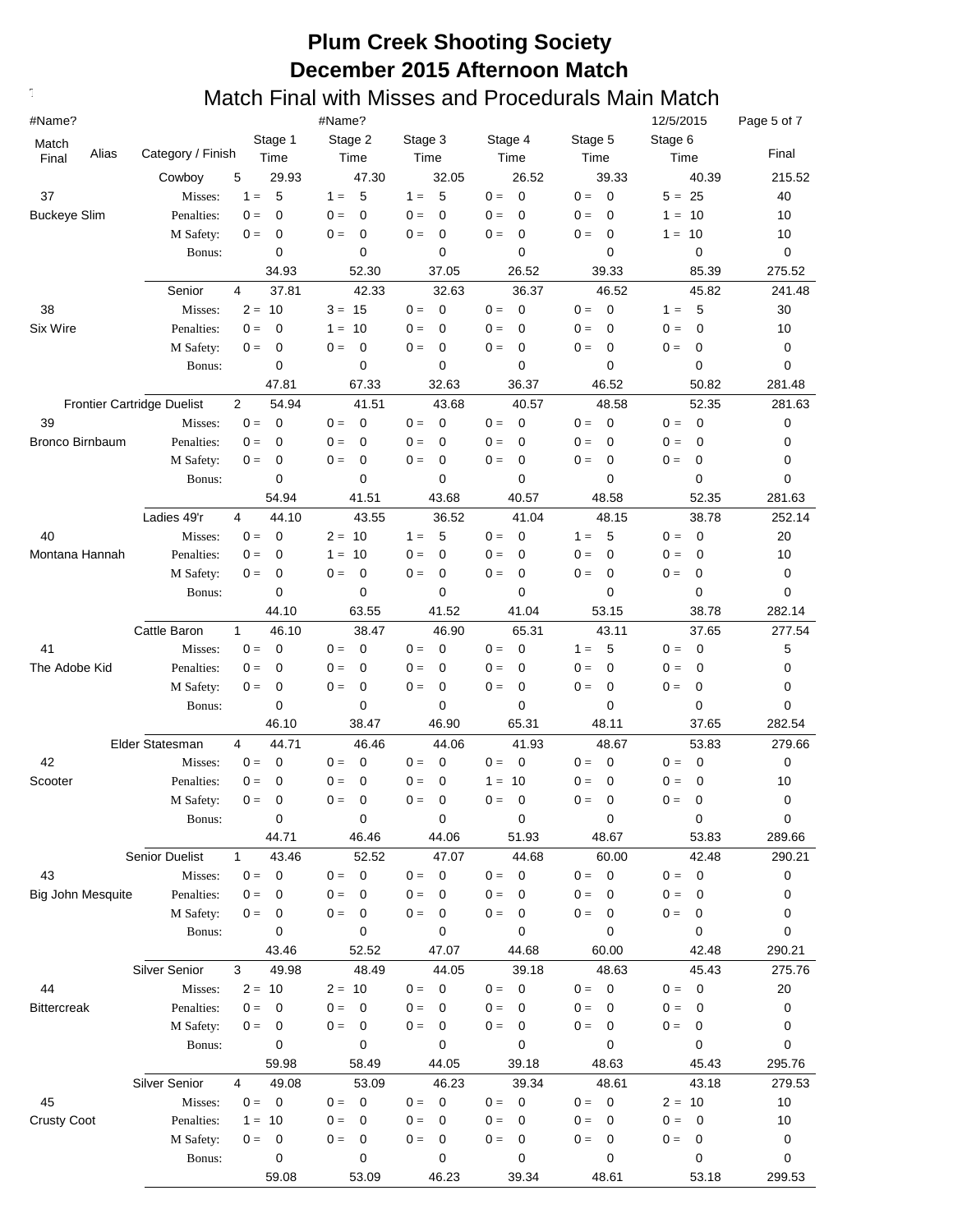| #Name?               |                                 |                   |                |             | #Name?   |                         |         |             |       |                          |         |                | 12/5/2015 |                          | Page 6 of 7 |
|----------------------|---------------------------------|-------------------|----------------|-------------|----------|-------------------------|---------|-------------|-------|--------------------------|---------|----------------|-----------|--------------------------|-------------|
| Match                | Alias                           | Category / Finish |                | Stage 1     |          | Stage 2                 | Stage 3 |             |       | Stage 4                  | Stage 5 |                | Stage 6   |                          | Final       |
| Final                |                                 |                   |                | Time        |          | Time                    |         | Time        |       | Time                     |         | Time           |           | Time                     |             |
|                      |                                 | Cody Dixon Lever  | 1              | 56.59       |          | 53.53                   |         | 49.14       |       | 43.98                    |         | 48.50          |           | 42.74                    | 294.48      |
| 46                   |                                 | Misses:           | $1 =$          | 5           | $1 =$    | 5                       | $0 =$   | 0           | $0 =$ | $\mathbf 0$              | $0 =$   | $\mathbf 0$    | $0 =$     | $\mathbf 0$              | 10          |
| <b>JC Valentine</b>  |                                 | Penalties:        | $0 =$          | $\mathbf 0$ | $0 =$    | $\mathbf 0$             | $0 =$   | $\mathbf 0$ | $0 =$ | $\mathbf 0$              | $0 =$   | 0              | $0 =$     | $\mathbf 0$              | 0           |
|                      |                                 | M Safety:         | $0 =$          | 0           | $0 =$    | 0                       | $0 =$   | 0           | $0 =$ | $\mathbf 0$              | $0 =$   | 0              | $0 =$     | 0                        | 0           |
|                      |                                 | Bonus:            |                | 0           |          | 0                       |         | 0           |       | 0                        |         | 0              |           | 0                        | 0           |
|                      |                                 |                   |                | 61.59       |          | 58.53                   |         | 49.14       |       | 43.98                    |         | 48.50          |           | 42.74                    | 304.48      |
|                      | y-Dixon Lever-Action Gunfighter |                   | $\mathbf{1}$   | 64.76       |          | 47.73                   |         | 40.89       |       | 45.89                    |         | 43.71          |           | 46.87                    | 289.85      |
| 47                   |                                 | Misses:           | $1 =$          | 5           | $0 =$    | $\mathbf 0$             | $0 =$   | $\mathbf 0$ | $0 =$ | $\mathbf 0$              | $0 =$   | $\mathbf 0$    | $0 =$     | $\overline{\mathbf{0}}$  | 5           |
| Gold Dog             |                                 | Penalties:        | $0 =$          | 0           | $0 =$    | $\mathbf 0$             | $0 =$   | $\mathbf 0$ | $0 =$ | $\mathbf 0$              | $0 =$   | 0              | $0 =$     | 0                        | 0           |
|                      |                                 | M Safety:         | $0 =$          | 0           | $0 =$    | $\mathbf 0$             | $0 =$   | 0           | $0 =$ | 0                        | $0 =$   | 0              | $1 = 10$  |                          | 10          |
|                      |                                 | Bonus:            |                | 0           |          | 0                       |         | 0           |       | 0                        |         | $\mathbf 0$    |           | 0                        | 0           |
|                      |                                 |                   |                | 69.76       |          | 47.73                   |         | 40.89       |       | 45.89                    |         | 43.71          |           | 56.87                    | 304.85      |
|                      |                                 | Elder Statesman   | 5              | 47.75       |          | 28.03                   |         | 27.74       |       | 31.34                    |         | 39.85          |           | 30.00                    | 204.71      |
| 48                   |                                 | Misses:           | $7 = 35$       |             | $3 = 15$ |                         | $0 =$   | $\mathbf 0$ |       | $7 = 35$                 | $0 =$   | $\overline{0}$ | $2 = 10$  |                          | 95          |
| Frank Longshot       |                                 | Penalties:        | $0 =$          | 0           | $0 =$    | $\mathbf 0$             | $0 =$   | 0           | $0 =$ | $\mathbf 0$              | $0 =$   | 0              | $1 =$     | 10                       | 10          |
|                      |                                 | M Safety:         | $0 =$          | 0           | $0 =$    | $\mathbf 0$             | $0 =$   | 0           | $0 =$ | $\mathbf 0$              | $0 =$   | 0              | $0 =$     | 0                        | 0           |
|                      |                                 | Bonus:            |                | 0           |          | 0                       |         | $\mathbf 0$ |       | $\mathbf 0$              |         | $\mathbf 0$    |           | 0                        | 0           |
|                      |                                 |                   |                | 82.75       |          | 43.03                   |         | 27.74       |       | 66.34                    |         | 39.85          |           | 50.00                    | 309.71      |
|                      |                                 | 49'r              | 8              | 44.65       |          | 46.45                   |         | 44.30       |       | 40.43                    |         | 63.18          |           | 44.96                    | 283.97      |
| 49                   |                                 | Misses:           | $0 =$          | $\mathbf 0$ | $1 =$    | 5                       | $0 =$   | 0           | $0 =$ | $\mathbf 0$              | $1 =$   | 5              | $1 =$     | 5                        | 15          |
| Just H               |                                 | Penalties:        | $0 =$          | $\mathbf 0$ | $0 =$    | $\mathbf 0$             | $1 =$   | - 10        | $0 =$ | 0                        | $1 =$   | 10             | $0 =$     | 0                        | 20          |
|                      |                                 |                   | $0 =$          | 0           | $0 =$    | $\mathbf 0$             | $0 =$   | 0           | $0 =$ | $\mathbf 0$              | $0 =$   | $\mathbf 0$    |           | 0                        |             |
|                      |                                 | M Safety:         |                |             |          |                         |         |             |       |                          |         |                | $0 =$     |                          | 0           |
|                      |                                 | Bonus:            |                | 0           |          | 0                       |         | 0           |       | 0                        |         | $\mathbf 0$    |           | 0                        | 0           |
|                      |                                 |                   |                | 44.65       |          | 51.45                   |         | 54.30       |       | 40.43                    |         | 78.18          |           | 49.96                    | 318.97      |
|                      |                                 | Elder Statesman   | 6              | 41.50       |          | 46.51                   |         | 45.02       |       | 62.41                    |         | 50.65          |           | 44.87                    | 290.96      |
| 50                   |                                 | Misses:           | $5 = 25$       |             | $0 =$    | 0                       | $0 =$   | $\mathbf 0$ | $0 =$ | $\mathbf 0$              | $0 =$   | $\overline{0}$ | $1 =$     | 5                        | 30          |
| The Texan            |                                 | Penalties:        | $0 =$          | $\mathbf 0$ | $0 =$    | $\mathbf 0$             | $0 =$   | $\mathbf 0$ | $0 =$ | $\mathbf 0$              | $0 =$   | $\mathbf 0$    | $0 =$     | $\mathbf 0$              | 0           |
|                      |                                 | M Safety:         | $0 =$          | 0           | $0 =$    | $\mathbf 0$             | $0 =$   | $\mathbf 0$ | $0 =$ | $\mathbf 0$              | $0 =$   | $\mathbf 0$    | $0 =$     | 0                        | 0           |
|                      |                                 | Bonus:            |                | 0           |          | 0                       |         | 0           |       | 0                        |         | 0              |           | 0                        | 0           |
|                      |                                 |                   |                | 66.50       |          | 46.51                   |         | 45.02       |       | 62.41                    |         | 50.65          |           | 49.87                    | 320.96      |
|                      |                                 | Elder Statesman   | $\overline{7}$ | 54.06       |          | 43.21                   |         | 52.79       |       | 36.91                    |         | 54.89          |           | 49.66                    | 291.52      |
| 51                   |                                 | Misses:           | $1 =$          | 5           | $0 =$    | $\mathbf 0$             | $0 =$   | 0           | $0 =$ | $\mathbf 0$              | $0 =$   | $\mathbf 0$    | $0 =$     | $\overline{0}$           | 5           |
| <b>Bunkhouse Bob</b> |                                 | Penalties:        | $1 =$          | 10          | $0 =$    | $\mathbf 0$             | $1 =$   | 10          | $0 =$ | $\mathbf 0$              | $0 =$   | $\mathbf 0$    | $1 =$     | 10                       | 30          |
|                      |                                 | M Safety:         | $0 =$          | 0           | $0 =$    | 0                       | $0 =$   | 0           | $0 =$ | $\mathbf 0$              | $0 =$   | $\mathbf 0$    | $0 =$     | $\mathbf 0$              | 0           |
|                      |                                 | Bonus:            |                | 0           |          | 0                       |         | 0           |       | 0                        |         | $\pmb{0}$      |           | 0                        | 0           |
|                      |                                 |                   |                | 69.06       |          | 43.21                   |         | 62.79       |       | 36.91                    |         | 54.89          |           | 59.66                    | 326.52      |
|                      |                                 | Silver Senior     | 5              | 50.71       |          | 60.55                   |         | 49.81       |       | 56.63                    |         | 60.44          |           | 48.30                    | 326.44      |
| 52                   |                                 | Misses:           | $0 =$          | $\mathbf 0$ | $2 = 10$ |                         | $0 =$   | $\mathbf 0$ | $0 =$ | $\overline{\phantom{0}}$ | $0 = 0$ |                | $0 = 0$   |                          | 10          |
| Chisos               |                                 | Penalties:        | $0 =$          | 0           | $0 =$    | $\overline{0}$          | $0 =$   | 0           | $0 =$ | $\mathbf 0$              | $0 =$   | $\mathbf 0$    | $0 =$     | 0                        | 0           |
|                      |                                 | M Safety:         | $0 =$          | 0           | $0 =$    | $\overline{\mathbf{0}}$ | $0 =$   | 0           | $0 =$ | 0                        | $0 =$   | $\mathbf 0$    | $0 =$     | $\mathbf 0$              | 0           |
|                      |                                 | Bonus:            |                | 0           |          | 0                       |         | 0           |       | $\mathbf 0$              |         | $\mathbf 0$    |           | 0                        | 0           |
|                      |                                 |                   |                | 50.71       |          | 70.55                   |         | 49.81       |       | 56.63                    |         | 60.44          |           | 48.30                    | 336.44      |
|                      |                                 | Ladies B Western  | 1              | 53.52       |          | 52.80                   |         | 47.32       |       | 51.57                    |         | 66.11          |           | 57.30                    | 328.62      |
| 53                   |                                 |                   | $2 = 10$       |             | $0 = 0$  |                         |         | $\mathbf 0$ |       |                          | $1 = 5$ |                |           |                          |             |
|                      |                                 | Misses:           |                |             |          |                         | $0 =$   |             | $0 =$ | 0                        |         |                | $1 =$     | - 5                      | 20          |
| Holly Pena           |                                 | Penalties:        | $0 =$          | 0           | $0 =$    | 0                       | $0 =$   | 0           | $0 =$ | 0                        | $0 =$   | 0              | $0 =$     | $\mathbf 0$              | 0           |
|                      |                                 | M Safety:         | $0 =$          | 0           | $0 =$    | 0                       | $0 =$   | 0           | $0 =$ | 0                        | $0 =$   | $\mathbf 0$    | $0 =$     | 0                        | 0           |
|                      |                                 | Bonus:            |                | 0           |          | 0                       |         | 0           |       | 0                        |         | 0              |           | 0                        | 0           |
|                      |                                 |                   |                | 63.52       |          | 52.80                   |         | 47.32       |       | 51.57                    |         | 71.11          |           | 62.30                    | 348.62      |
|                      |                                 | 49'r              | 9              | 58.74       |          | 59.98                   |         | 46.34       |       | 45.42                    |         | 59.92          |           | 69.65                    | 340.05      |
| 54                   |                                 | Misses:           | $1 = 5$        |             | $1 = 5$  |                         | $0 =$   | 0           | $0 =$ | $\overline{\phantom{0}}$ | $0 = 0$ |                | $0 =$     | $\overline{\phantom{0}}$ | 10          |
| Smoke Jensen         |                                 | Penalties:        | $0 =$          | 0           | $0 =$    | 0                       | $0 =$   | 0           | $0 =$ | 0                        | $0 =$   | 0              | $0 =$     | 0                        | 0           |
|                      |                                 | M Safety:         | $0 =$          | 0           | $0 =$    | 0                       | $0 =$   | 0           | $0 =$ | 0                        | $0 =$   | 0              | $0 =$     | 0                        | 0           |
|                      |                                 | Bonus:            |                | 0           |          | 0                       |         | 0           |       | 0                        |         | 0              |           | 0                        | 0           |
|                      |                                 |                   |                | 63.74       |          | 64.98                   |         | 46.34       |       | 45.42                    |         | 59.92          |           | 69.65                    | 350.05      |